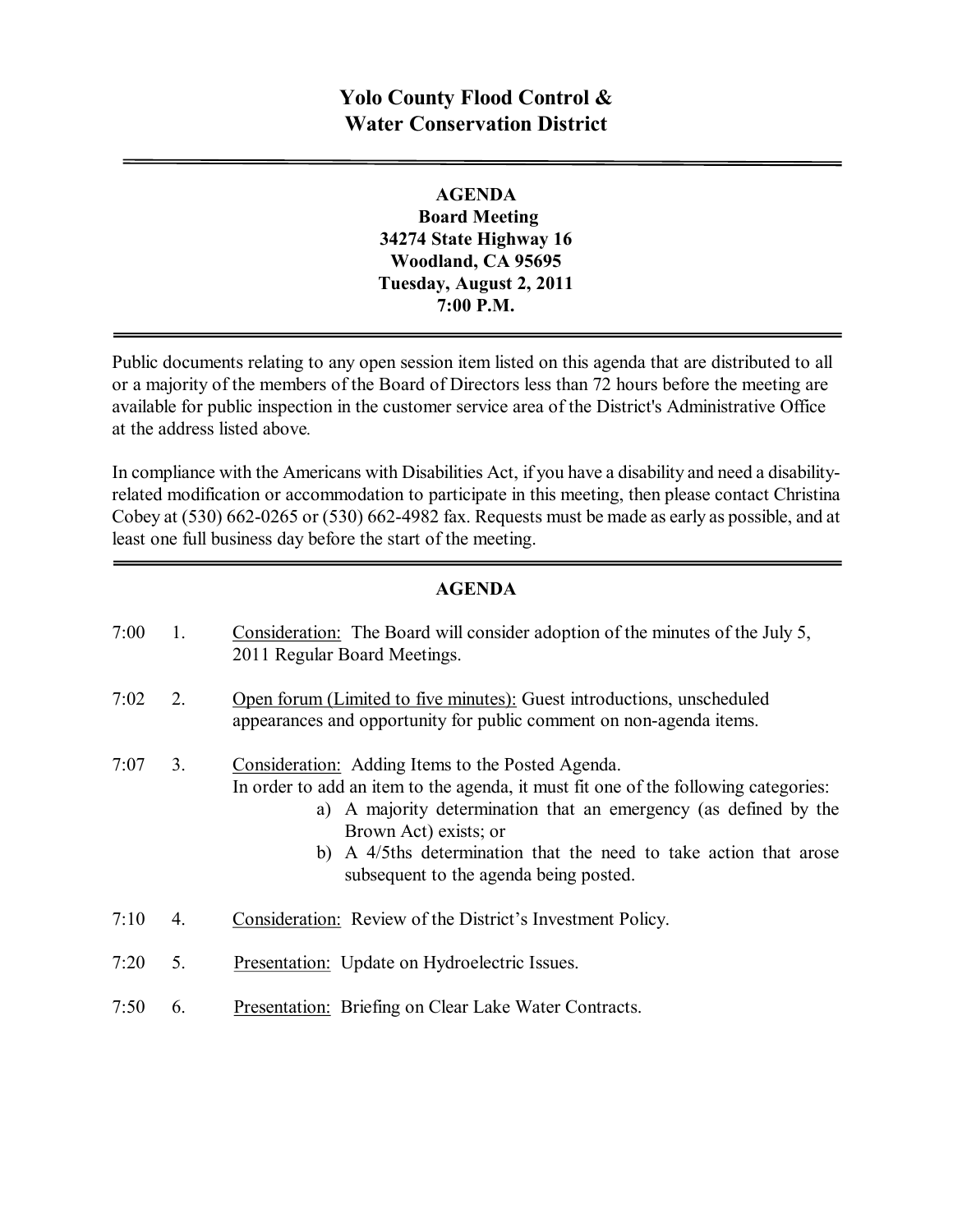- 8:10 7. Directors' Reports: Each member of the Board will have the opportunity to report on meetings and conferences attended during the prior month on behalf of the District.
- 8:15 8. Attorney's Report: The District's attorney will report on the following: a) Current legal and legislative activities.
- 8:20 9. General Manager's Report: The Board will receive a report from the General Manager or designated representatives regarding current general activities and projects of the District.
	- a) General Activities
	- b) Operations, Maintenance and Water Conditions
- 8:25 10. General Discussion: Opportunity for Board members to ask questions for clarification, provide information to staff, request staff to report back on a matter, or direct staff to place a matter on a subsequent agenda.
- 8:28 11. Consideration: The Board will consider the approval and the payment of bills.

#### 8:30 12. Adjourn

The public may address the Board concerning an agenda item either before or during the Board's consideration of that agenda item. Public comment on items within the Board's jurisdiction is welcome, subject to reasonable time limits for each speaker. Upon request, agenda items may be moved up to accommodate those in attendance wishing to address that item. Times listed for consideration of agenda items are approximate only. The Board may consider any agenda item at any time during the Board meeting.

I declare that the foregoing agenda was posted at the office of the Yolo County Flood Control and Water Conservation District, 34274 State Highway 16, Woodland, CA on July 29, 2011.

By: \_\_\_\_\_\_\_\_\_\_\_\_\_\_\_\_\_\_\_\_\_\_\_\_\_\_\_\_\_\_\_\_\_\_\_\_\_

Christina Cobey, Administrative Assistant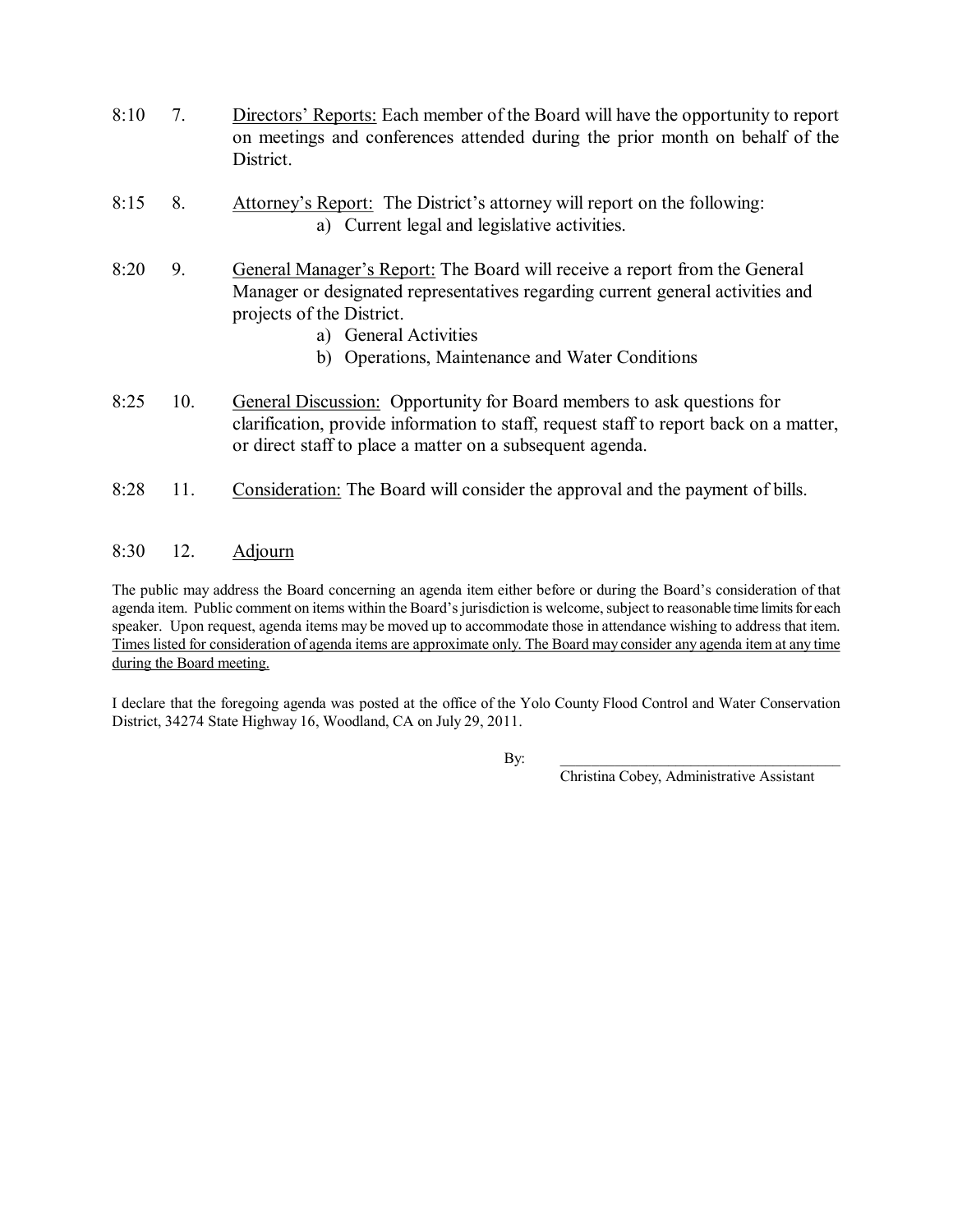

**FLOOD CONTROL & WATER CONSERVATION DISTRICT** 

## **BOARD MEETING MINUTES Tuesday, August 2, 2011, 7:00 PM**

**YCFCWCD Offices 34274 State Highway 16 Woodland, CA 95695**

The regular meeting of the Board of Directors of the Yolo County Flood Control and Water Conservation District was held at 7:00 p.m. on August 2, 2011, at itsregular place of business, 34274 State Highway 16, Woodland, California. Chair Rominger convened the meeting. In attendance were:

District Board Bruce Rominger, Chair Ron Tadlock Erik Vink

District Staff Tim O'Halloran, General Manager Christy Barton, Assistant General Manager Fran Borcalli, floodSAFE Yolo Program Manager Max Stevenson, Water Resources Associate Paul Bartkiewicz, Legal Counsel

Members of the Public Duane Chamberlain Stephen McCord Heather Nichols-Crowell Dave Pratt Don Rominger Bob Schneider Justin Williams

## **1. CONSIDERATION: Approval of Minutes**

**M/S/C** approved the minutes of the July 5, 2011 Regular Board Meeting as submitted.

# **2. OPEN FORUM**

None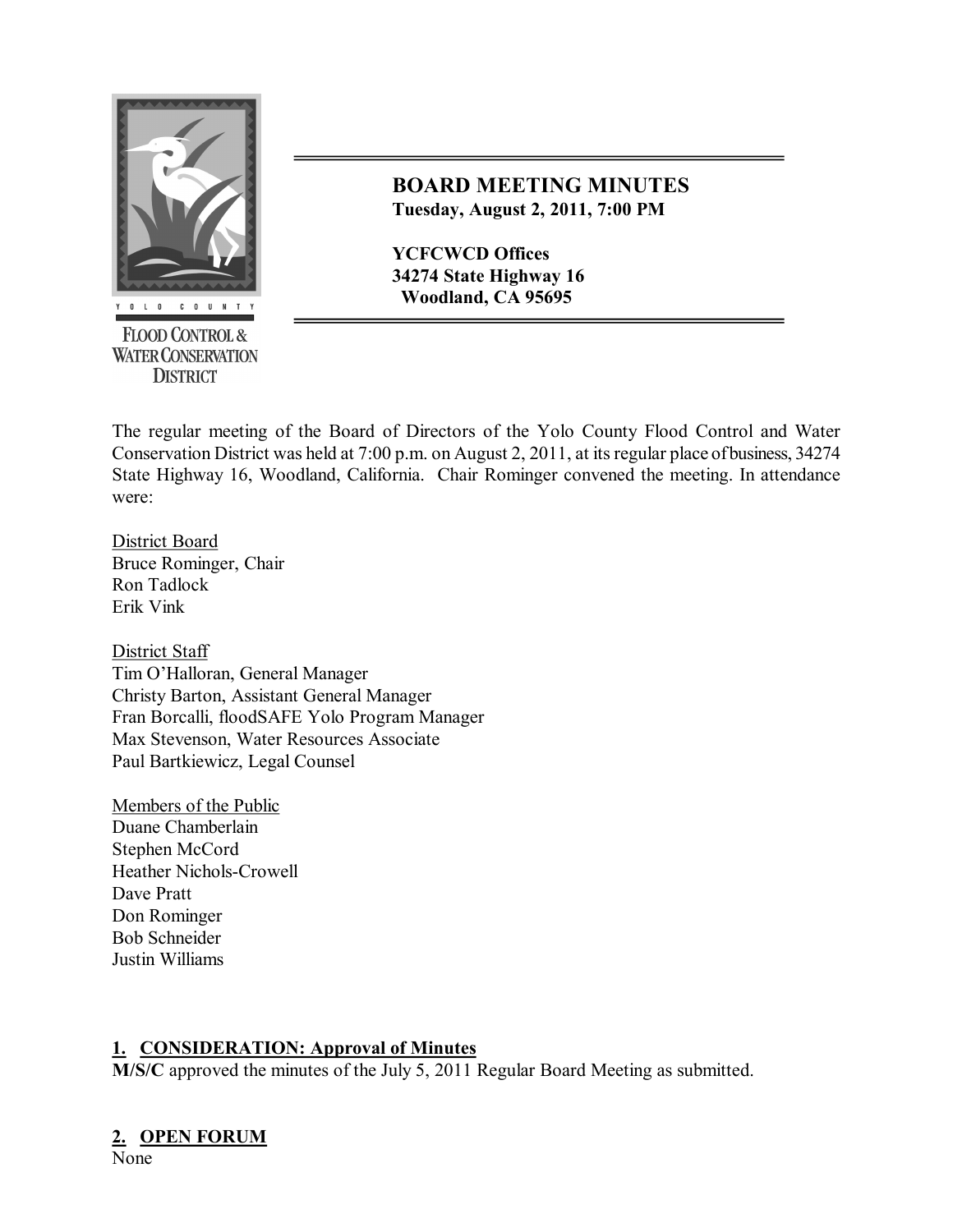#### **3. CONSIDERATION: Adding Items to the Posted Agenda** None

#### **4. PRESENTATION: Review of Fiscal Year 2010/2011 Independent Audit**

Justin Williams, Partner of Mann Urruria Nelson and Associates, reviewed the Fiscal Year 20101/2011 Independent Audit and the auditor's report. He reviewed the purpose of an audit and types of activities conducted by the auditors. Williams reported, consistent with the prior years' audits, his firm had provided the District with an "unqualified" opinion regarding the audit. His auditors had found no significant issues regarding internal controls, financial records or working with District management.

Williams noted that there was no Management Letter included with this audit because the auditors had no issues to identify. All past recommendations raised in Management Letters had been adequately addressed.

General Manager O'Halloran reported Office Supervisor McGriff isto be highly commended for the work she provides in preparing for and assisting with the audit.

O'Halloran informed the Board that this is the  $5<sup>th</sup>$  year that the District has utilized the firm of Mann Urruria Nelson and Associates for the independent audits. Since the District has an internal policy of not using the same auditing firm more than five yearsin a row, McGriff will be developing an RFP to secure proposals for the Board's consideration for the next audit.

**M/S/C** accepted for filing the Independent Audit for Fiscal Year 2010/2011.

## **5. PRESENTATION: Overview of Mercury Issues in the Cache Creek Watershed**

General Manager O'Halloran introduced Stephen McCord, Walker and Associates, and Bob Schneider, Tuleyome, to review mercury management issues in the Cache Creek Watershed.

McCord provided a PowerPoint presentation for the Board focusing on an Upper Putah Creek watershed mercury cleanup project and showing various mining operations in the Cache Creek watershed.

Schnieder provided basic information regarding the geologic faulting processes in Lake and Yolo Counties that result in the readily available mercury for mining occurring in the area. The mercury was mined to aid in the hydraulic gold mining processes throughout the Sierra Nevada. He reviewed a map indicating impaired water bodies in California, reporting that mercury from mining operations is being leached into waterways, feeding major rivers and the Delta.

McCord highlighted a number of contamination areas of concern within the Cache Creek watershed, noting that regulators are considering the use of Cache Creek Settling Basin to capture the mercury laden sediments before they can get into the wetlands within the Yolo Bypass; thereby reducing mercury pollution by approximately one-half. Phyto-remediation is also being used at a location to reduce methyl mercury.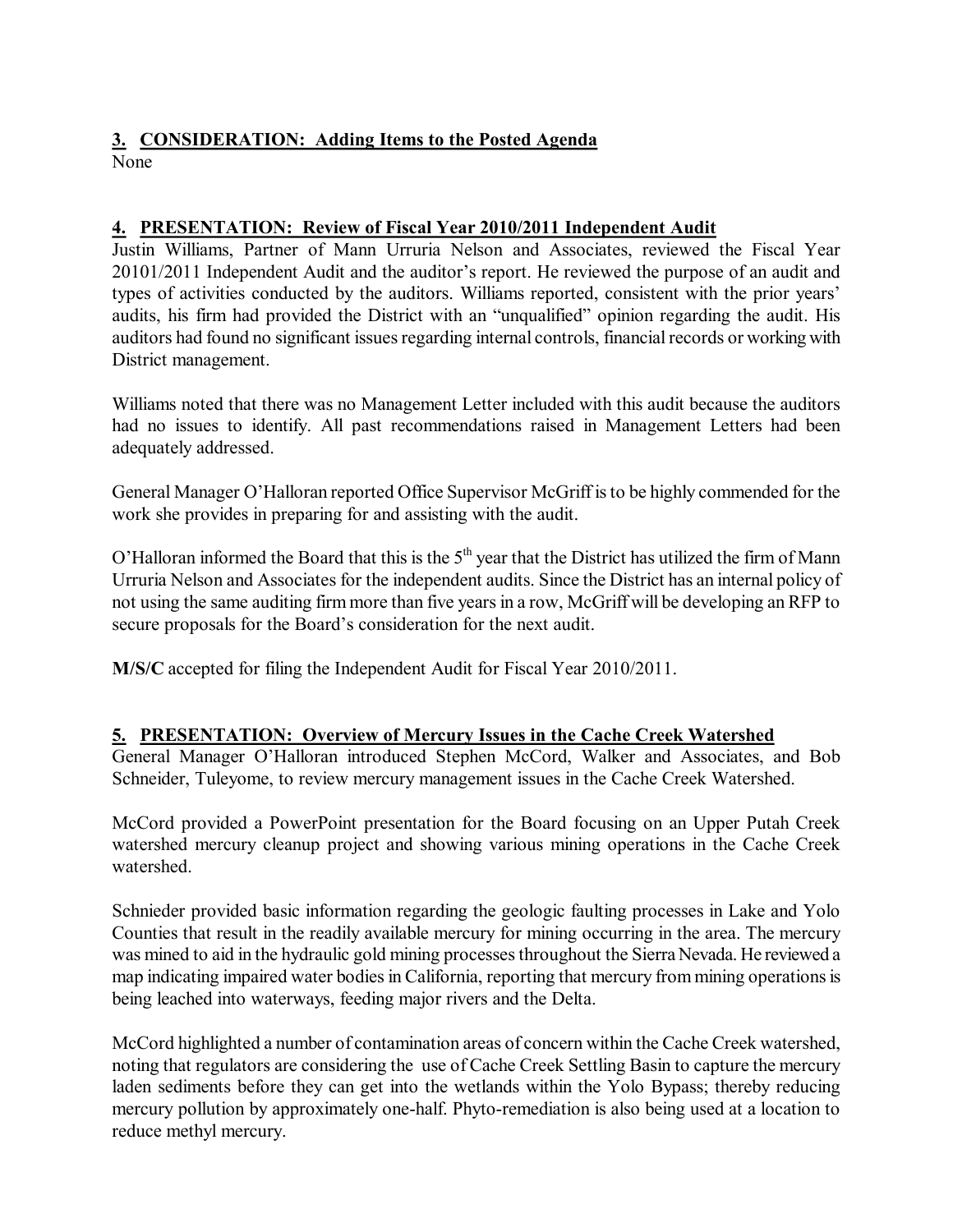Schneider reported a Watershed Analysis Risk Management Framework (WARMF) model is being developed to look at erosivity and transmission of mercury throughout the waterways and to generate a conceptual total mercury output. He explained that issue regarding mercury is its methyl mercury form. It is a toxic substance that bio-accumulates within the food chain. This is especially important to the 25,000 – 50,000 people currently subsisting on freshly caught fish from contaminated waterways.

Schneider said that Tuleyome has recently received a \$1.4 million California Department of Fish and Game grant that will fund research in the Upper Putah Creek watershed to design systems and develop demonstration projects related to the cleanup of mercury sites. The result should be recommendations regarding options to reduce mercury and nickel contamination within a watershed.

## **6. PRESENTATION: Water Quality Partnerships**

General Manager O'Halloran reported that water quality regulations are becoming increasingly important and expensive, requiring more of the District's budget. In an effort to be more effective, the District is trying to leverage its water quality expenditures by collaborating with others.

Water Resources Associate Stevenson reviewed a PowerPoint presentation regarding the water quality monitoring. He reported there are many reasonsto monitor water quality, including regulatory requirements, environmental and habitat protection, impacts on maintenance and construction operations, and the protection of beneficial uses. Stevenson reviewed the District's monitoring activities related to both surface water and groundwater.

Stevenson reviewed a number of activities sponsored by others in Yolo County that include a water quality monitoring component. By partnering with the other agencies, the District could contract to provide the monitoring service while reducing the cost of monitoring for all involved. These could be regional or more localized partnerships including the County, cities, the Water Resources Association of Yolo County, or any other public/non-profit entity. The point is to share resources and make more effective use of those resources.

## **7. CONSIDERATION: Declaring District Property Surplus**

General Manager O'Halloran reviewed the process for declaring District assets surplus and authorizing their disposal. He reviewed the items enumerated in the Board package for disposal.

**M/S/C** declared the items listed in the Board package as surplus to the needs of the District and authorized General Manager O'Halloran to dispose of them as he deems appropriate.

## **8. DIRECTORS' REPORTS**

None

## **9. ATTORNEY'S REPORT**

Legal Counsel Bartkiewicz reviewed the State's budget transfers and the impact on the water right fees being charges by the State Water Resources Control Board. Per a meeting attended on August 1, 2011, the District's water rights fees are scheduled to increase (State Board) by \$19,000 this year. Bartkiewicz reminded the Board that the District has been a participant with the Northern California Water Association in a lawsuit contesting the legality of the fees as assessed. That litigation has been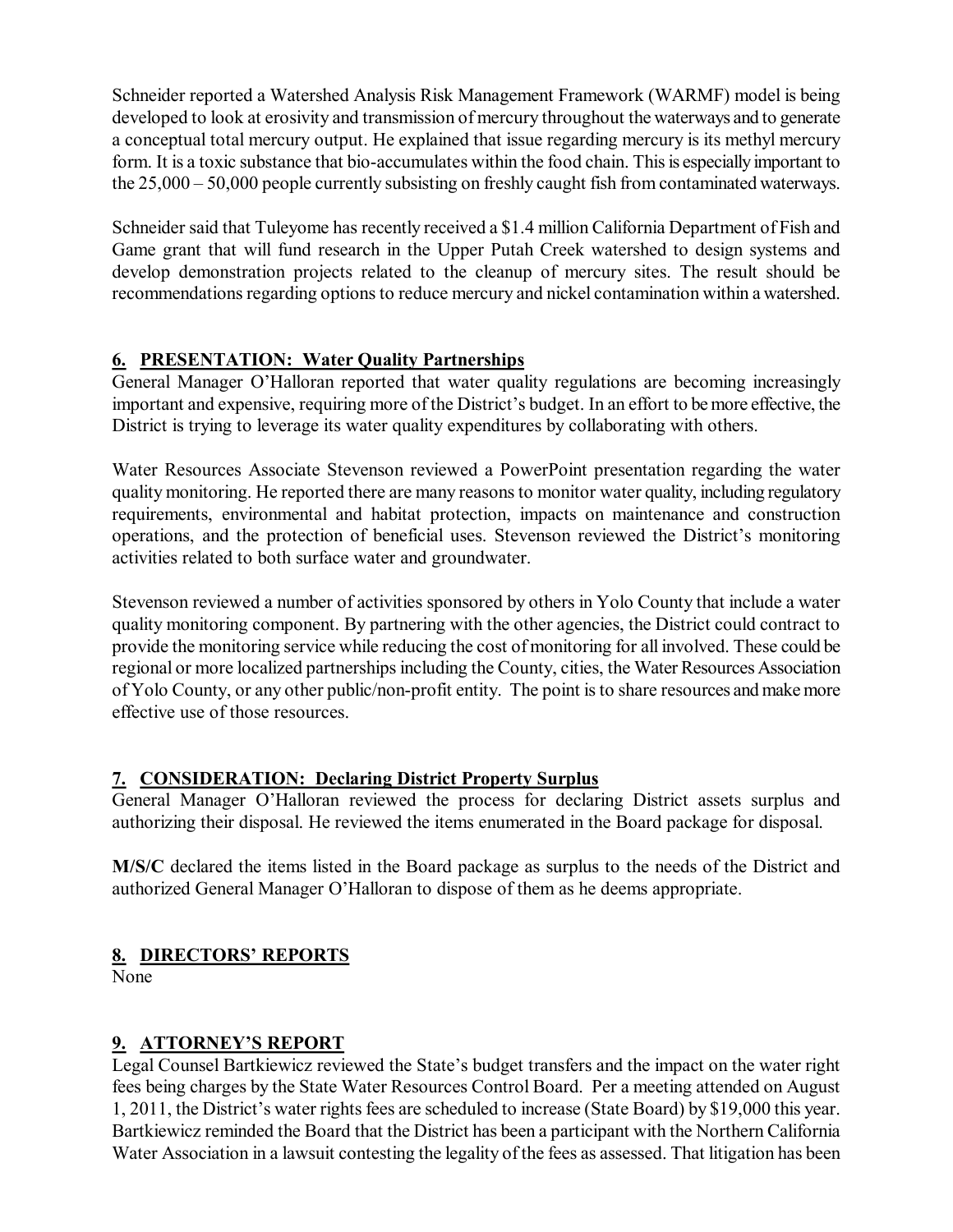remanded back to the Superior Court and is awaiting the State Board's demonstration of a nexus between the fees and the amount being charged to the water right holders.

Bartkiewicz reported that the Tehama-Colusa Canal Authority (TCCA) filed a lawsuit against the US Bureau of Reclamation (USBR) regarding use of the Central Valley Project (CVP), claiming that the TCCA water should have the area of origin priority over CVP water use. Judge Wanger found that federal laws do not recognize area of origin protections. Furthermore, the USBR water is stored water, not natural flow. Bartkiewicz reported this was a ruling specific to the TCCA situation.

#### **10. GENERAL MANAGER'S REPORT**

General Manager O'Halloran reported on:

a. General Activities including:

He had recently participated in two State Water Resources Control Board sponsored workshops. The workshop topics were "Agricultural Water Use Efficiency" and "Water Use Diversion Reporting and Measurement."

The next workshop regarding SB X7-7 legislation is planned for August 3, 2011 to develop a methodology for measuring ag water use efficiency at the farm, District and Regional level.

b. District Operations including:

Monitoring of Solano Decree compliance regarding water use from Clear Lake and the use of supplemental water from Indian Valley Reservoir;

Use of a new aquatic herbicide that is proving to be very effective, noting some of the dead aquatic weeds are causing problems at pump intake structures; and

Installation of a LOPAC gate at the head of the Maple Canal to control upstreamwater levels. The installation took approximately 45 minutes. At this time it is working as expected holding a constant upstream head to maintain a constant flow into the Maple Canal. If this works continues to perform as expected, installation of additional LOPAC gates will be planned on the system.

## **11. GENERAL DISCUSSION**

None

#### **12. CONSIDERATION: Payment of Bills**

**M/S/C** approval for the following claim(s) for payment:

Yolo County Flood Control Checks: #45845, 45847, 45852, 45853, 45855, 45908-45918